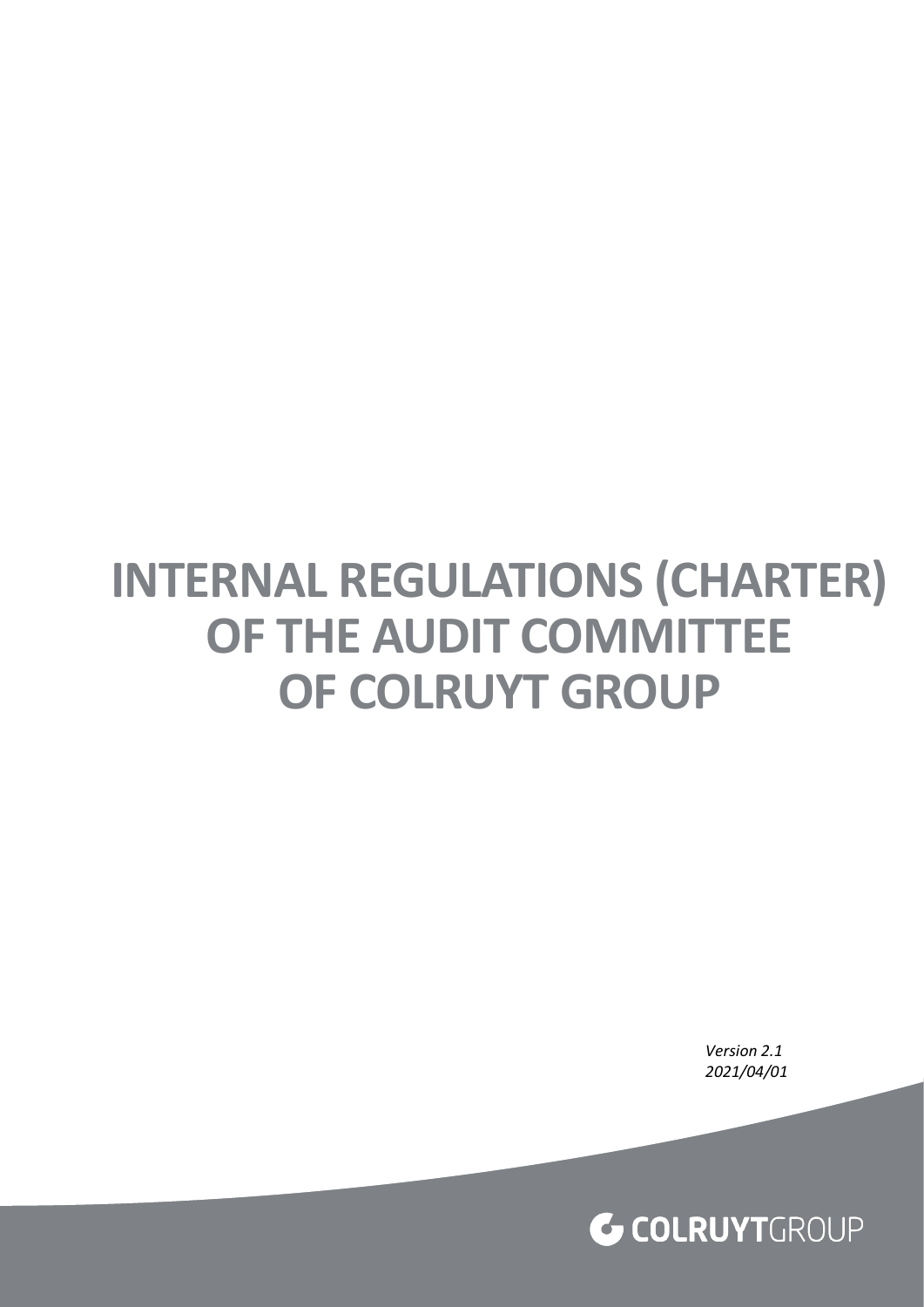

#### **1. Introduction**

In September 2006, the Board of Directors proceeded to the establishment of an Audit Committee for Colruyt Group.

The Audit Committee meets at least four times a year to discuss the quarterly and annual results and meets with the auditor twice a year to discuss the findings of his audit activities. The Audit Committee also assesses the work of the Risk&Compliance cell on a quarterly basis.

## **2. Internal regulations of the Audit Committee of Colruyt Group**

#### **1. Role and tasks**

In general, the role of the Audit Committee is to supervise the correctness of the quantitative (accounting and financial) information of Colruyt Group for the Board of Directors, the shareholders and third parties from the financial world and to report its findings in this respect to the Board of Directors.

More concretely, the Audit Committee will focus on:

- the financial information included in the quarterly files of the Board of Directors;

- the annual report and the information provided to shareholders and third parties from the world of finance;

- occasional internal and external ad hoc information communicated to the Board of Directors and/or the external world of finance.

To this end, the Committee will express its opinion on the following areas:

- the accuracy and consistency of this information as well as its compliance with applicable laws and regulations;

- the valuation rules;

- the operation of the internal control and risk management systems as a preventive and corrective means thereto;

- the operation and evaluation of the external audit, its independence, materiality and the non-audit services of the auditor;

- the work programme and the results thereof reported by the Risk&Compliance cell;

- recommendations regarding the selection, appointment, reappointment and dismissal of the internal and the external auditors;

- the main characteristics of the company's internal control and risk management systems, both in general and in relation to the financial reporting process;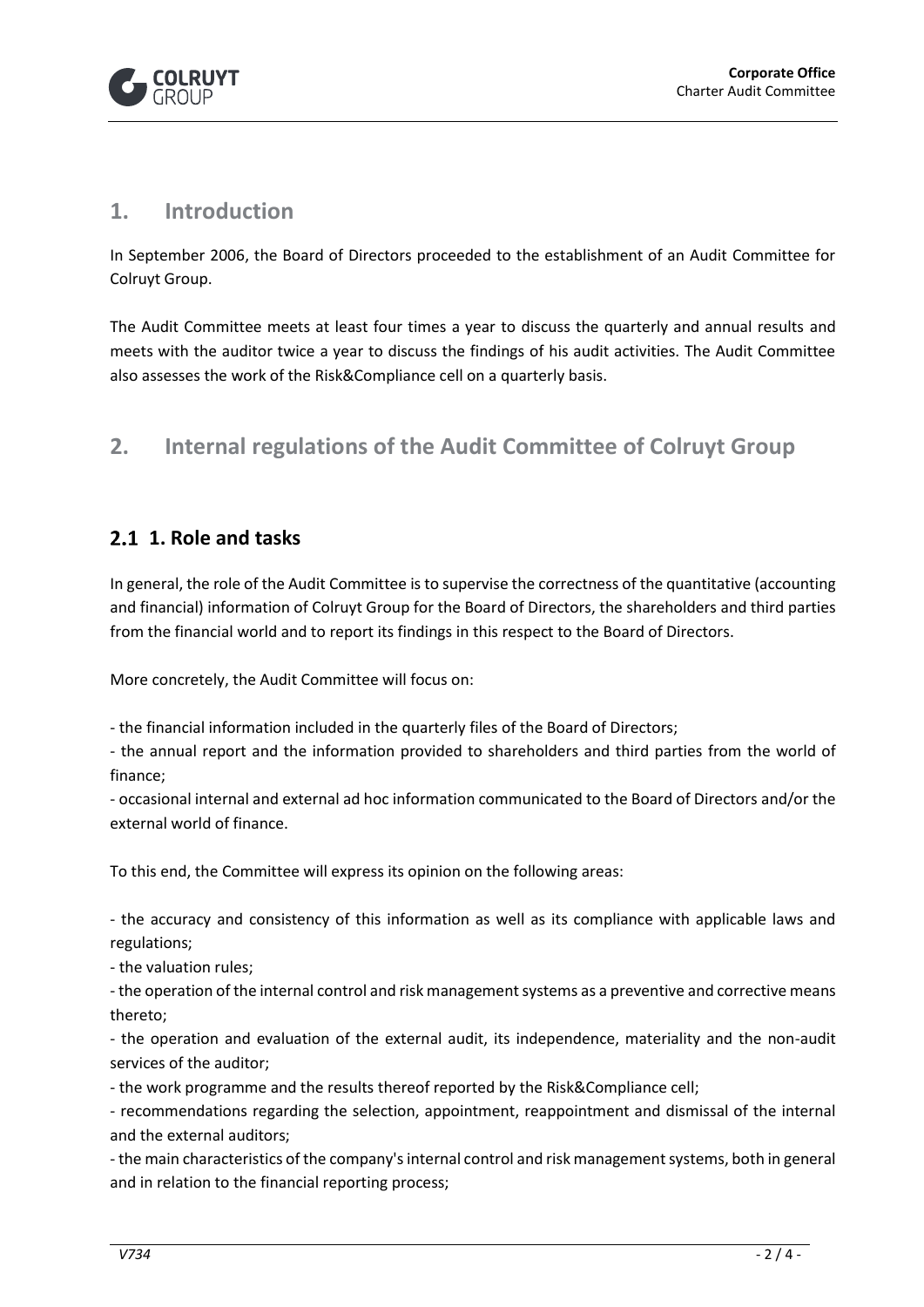

- explanations of strategic, operational, financial and IT risks;

- the application of the IFRS standards and the discussion of position papers, discussion papers and information papers in relation thereto;

- the discussion and accounting of acquisition files and shareholdings;
- the follow-up of legal disputes and the insurance portfolio;
- the monitoring of the KPIs used for sustainability reporting.

This role of the committee is limited to reporting its findings and to formulating advice in relation to the areas mentioned above to the Board of Directors, which retains ultimate responsibility at all times.

## **2.2 Composition**

The Audit Committee - appointed by the Board of Directors from amongst its members - consists of at least three non-executive directors who work as a board At least one member of the Audit Committee is an independent director and meets all legal requirements set out in article 7:87 of the Belgian Companies and Associations Code. All the members of the Audit Committee have the necessary experience and expertise to thoroughly fulfil their mission.

They jointly decide which one of them will act as chairman. They also choose the secretary, who will be allowed to call upon the company's secretariat for the practical performance of his mandate.

Members must be familiar with the analysis of financial statements and preparatory financial reports.

Upon their appointment, new members receive initial training on the structure and the financial reporting contained in it from the already appointed members and with the support of the financial management.

The members of the Audit Committee will perform this task with due diligence; in their dealings with the outside world however, they will act as directors.

## 2.3 Operation

The Audit Committee meets at least four times a year - at the invitation of the chairman or 2 of its members - to discuss the above-mentioned areas in greater depth based on the file to be submitted to the Board of Directors, before the latter is actually submitted. This meeting is prepared by the CFO and the chairman, if so required, at least 1 week before the meeting. The committee shall have access to all documents it deems necessary to fulfil its role. These meetings take place (partly) in the presence of the CFO and possibly (also individually and at the Audit Committee's request, following prior notification to the Chairman of the Board of Directors) with all members of personnel of the organisation the committee judges necessary. The committee can also appoint experts to examine specific topics in greater detail and has the necessary means to do so.